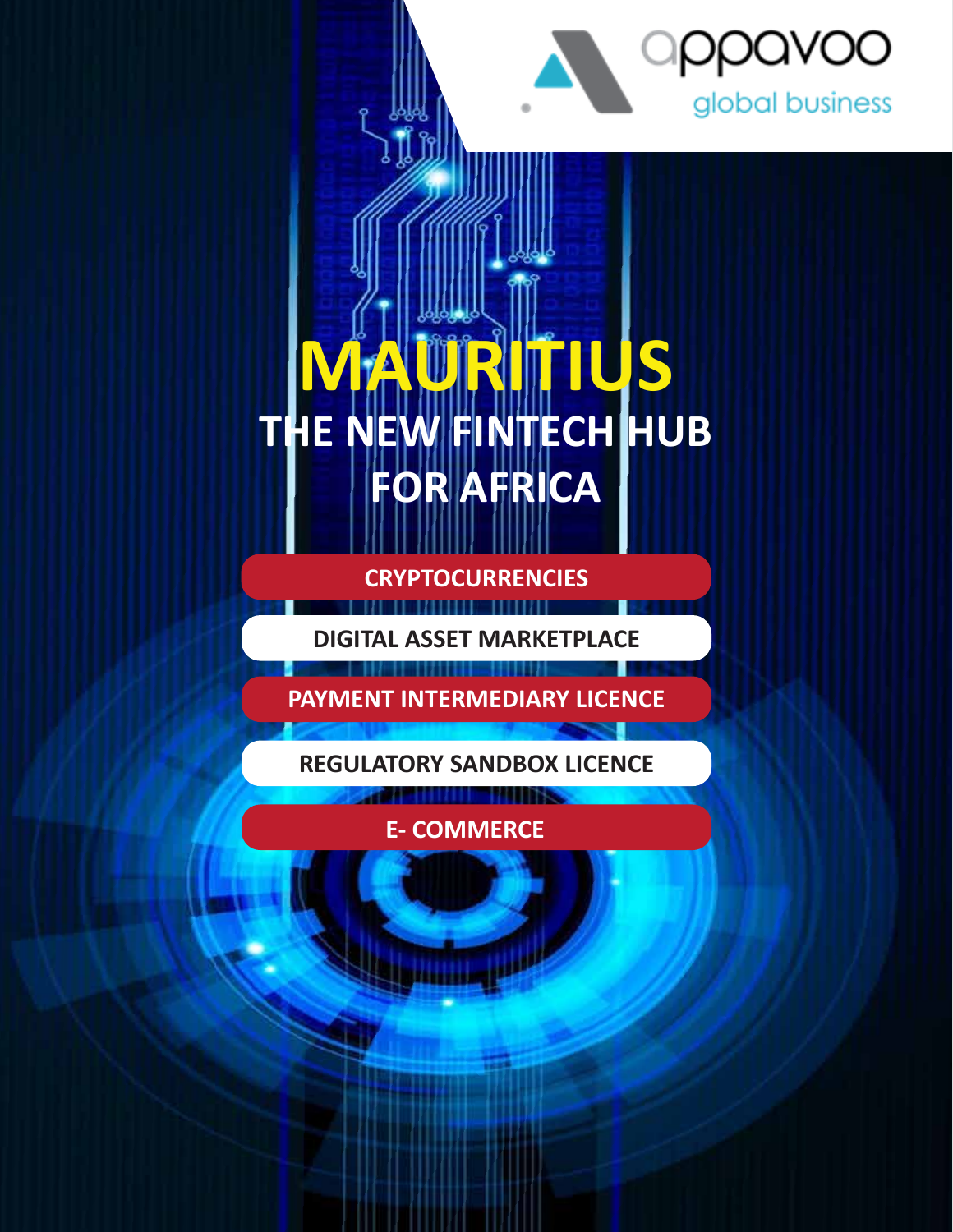# **Table of Content**

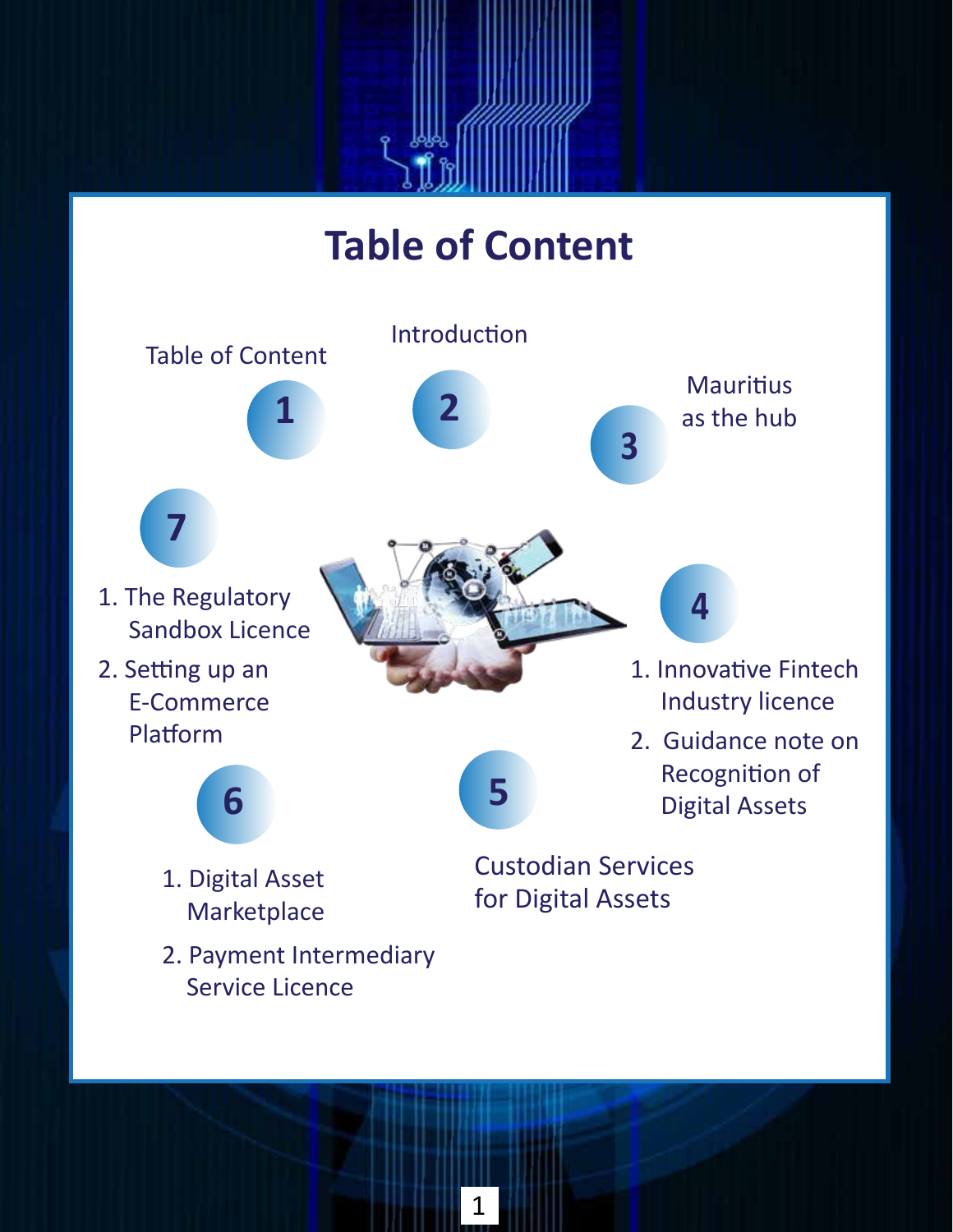# **MAURITIUS: HE FINTECH HUB FOR AFRICA**

### **INTRODUCTION**

The success of Mauritius has always been significantly attributed to the business environment that it offers to the international investor community. Mauritius has been among the main players in terms of Ease of Doing Business in the World Bank's Doing Business ranking, and a trendsetter in Africa.

The surge of FinTech has already started to reshape the financial sector on a global scale and attract significant attention from markets, customers, and investors. This FinTech movement is also gaining momentum in Mauritius and for that reason, the policy makers are confidently putting efforts together for capitalising on the potentials of FinTech, as a new pillar for the future growth of the Mauritian economy. There are several driving forces that will play a critical role towards the future integration and expansion of FinTech within the Mauritian ecosystem such as the emergence of new technologies and the new generation of investors are increasingly willing to use digital investment and peer-to-peer lending platforms respectively not to forget robotic or artificial intelligence solution services.

In this fast-paced environment, **APPAVOO INTERNATIONAL** constantly monitors the transformative changes on the horizon, so that we engage with the new trends for the advancement of the needs of our clients.

FinTech is, indeed, emerging as a new segment for the future of the Mauritius financial services offerings. In this time of buoyant digital revolution, the Government of Mauritius has already taken significant policy developments to position itself as a FinTech hub for Africa.

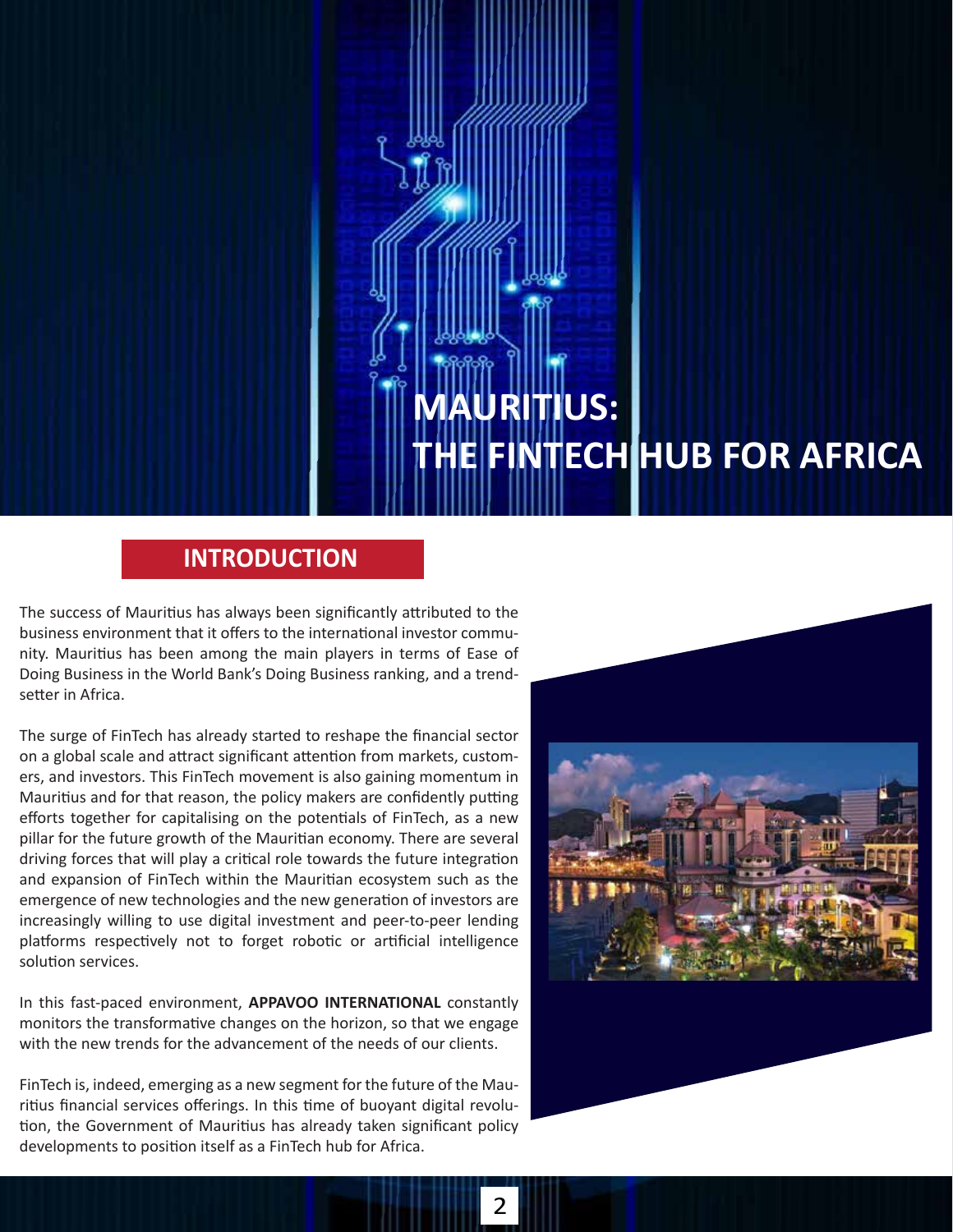# **MAURITIUS** AS THE HUBB

The opportunities of integrating FinTech with the mainstream financial services sector in Mauritius are immense. We wish to enumerate FIVE main drivers which underpin this initiative:

- First of all, it is **important** to underline that the Mauritius IFC is one of the rare countries of Africa which consists of the highest proportion of financial literate population. The number of individuals who hold a proper bank account in Mauritius is relatively very high, as com pared with other countries in Africa.
- Secondly, Mauritius harbours a signifi -cant number of financial professionals who also understand the innovations brought in by new technologies in this 4<sup>th</sup> Industrial Revolution.
- Thirdly, FinTech companies will particu larly also have a very good opportunity to thrive on the international payments and remittance of monies segment of the financial services industry. FinTech has the potential to transform the ways through which financial services can be delivered and designed in Mauritius, as well as the underlying processes of payments, clearing and settlement.
- Fourthly, rapid developments in financial technology are transforming the international economic and financ ial landscape, offering a wide-range of opportunities. FinTech would potential ly pose new challenges but Mauritius is ready to take these new challenges as our IFC can support potential growth by strengthening financial developme nt and efficiency and bring a revolution to consumers of financial services and investors.
- Fifthly, the Government's vision is to make Mauritius a FinTech Hub for Africa. A 'FinTech and Innovation-driv en Financial Services Regulatory Com mittee' has been set up and has as members Lord Anthony & Lord Desai, Members of the House of Lords to help Mauritius drive its FinTech strategy.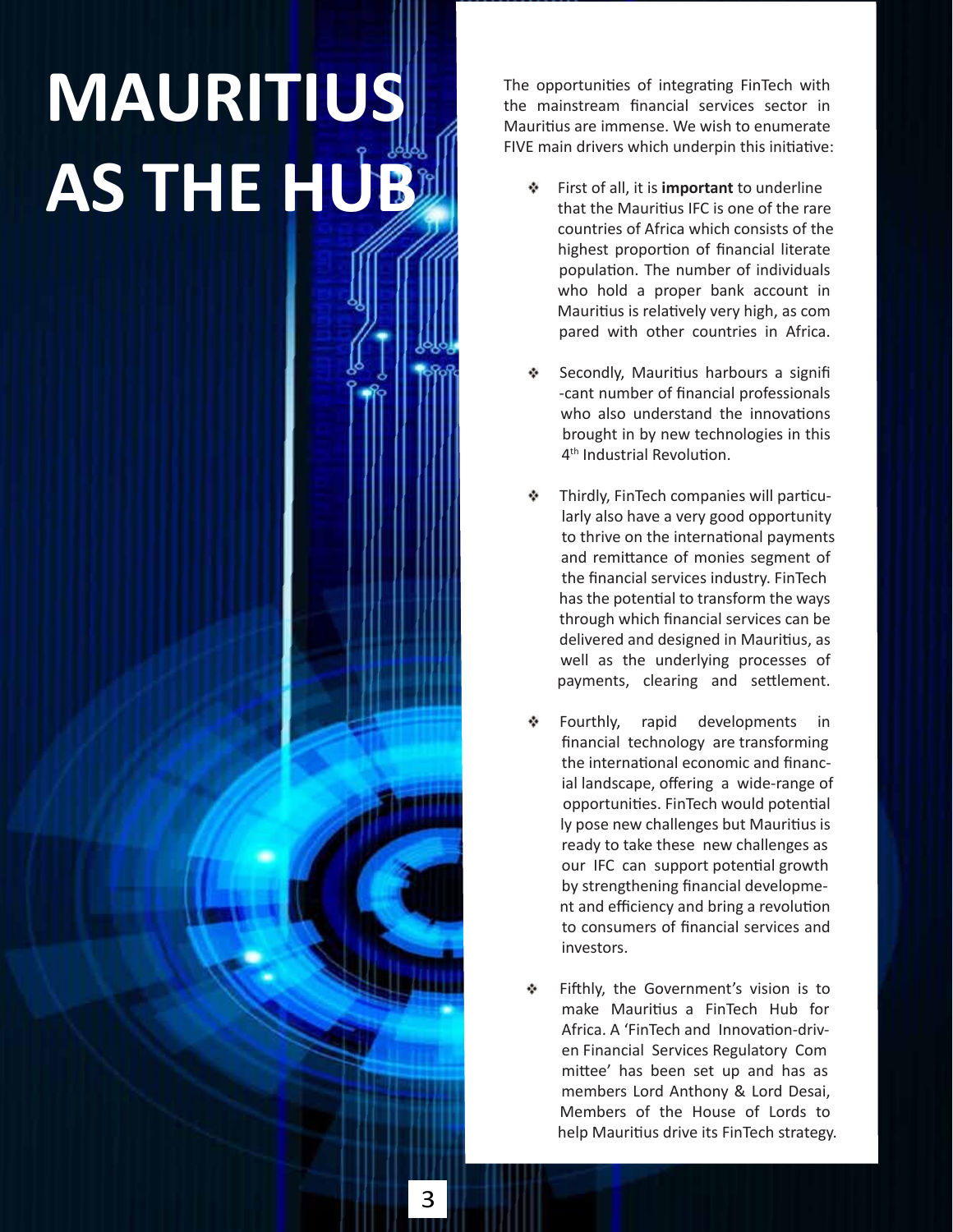# **INNOVATIVE FICHTECH INDUSTRY LICENCES**

The *Financial services Commission ('FSC')* has set up new licensable activities and the **Economic** *Development Board ('EDB')* has been entrusted with the responsibility to facilitate the issue of certain other specific licences all connected with the development of our FinTech Hub.

A short review of the available licences is provided below and the Technical Team of *APPAVOO INTER-NATIONAL* will be glad to assist you and discuss the specifics of your projects.

# **Guidance note on Recogni�on of Digital Assets**

Mauritius has issued a guidance note on Recognition of Digital Assets as an asset-class for investment by sophisticated and Expert Investors. In this guidance note, the FSC defines Digital Assets as any token, in electronic/binary form, which is representative of either the holder's access rights to a service or ownership of an asset. A Digital Asset, in this respect, includes a digital representa tion of value which:

- is used as a medium of exchange, unit of account, or store of value but which is not legal tender, even if it is determined in legal tender;
- represents assets such as debt or equity in the promoter's business; or
- provides access to a Blockchain-based application, service or product.

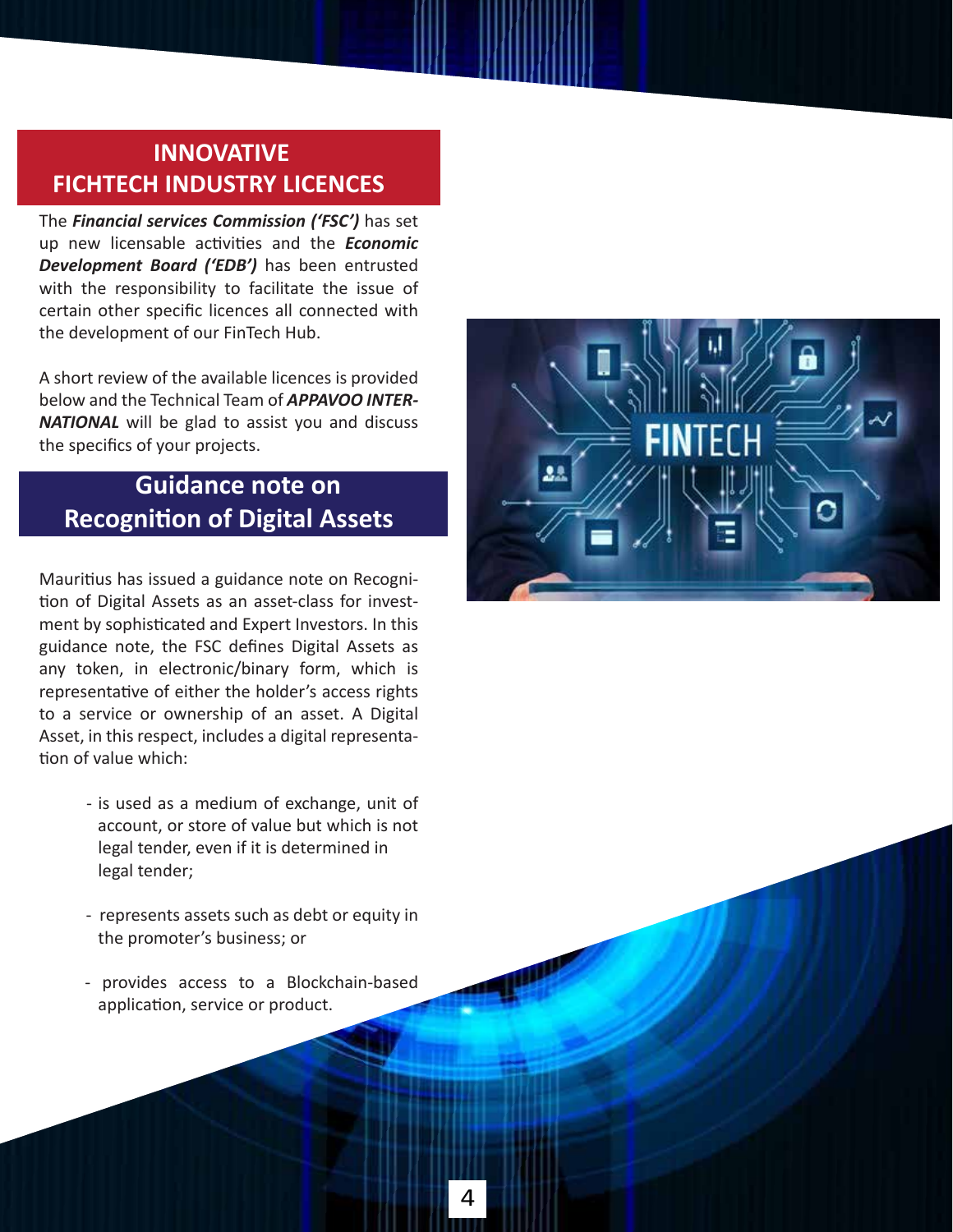

# **Custodian Services for Digital Assets**

Following the recognition of Digital Assets as an asset-class for investment by sophisticated and Expert Investors, the FSC has issued a regulatory framework for the *Custodian Services (Digital Asset) Licence*, which allows its holder to provide custody services for Digital Assets.

This regulatory framework positions the Mauritius IFC as one of the first jurisdiction globally to offer a regulated landscape for the custody of Digital Assets. Holders of the *Custodian Services (Digital Asset) Licence* will equally have to comply with

- (I) the applicable framework for AML/CFT, in line with international best practices.
- (II) appropriate cyber-security and cyber-resilience policies and capacities.

The governance and regulatory aspects of this new licence has been developed with reference to interna tional consultations including discussions at the level of the *Organisation for Economic Cooperation and Development (OECD)*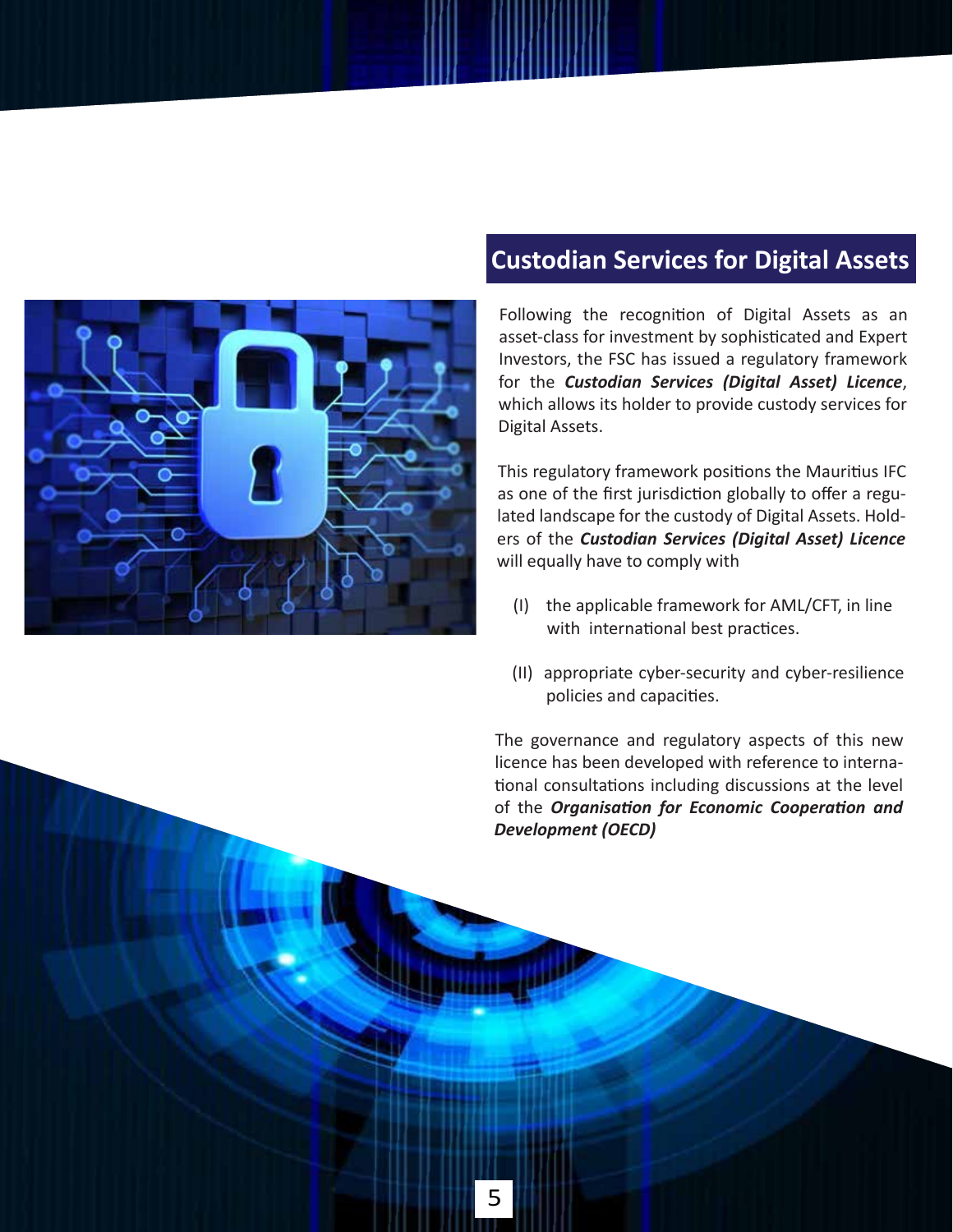## **Digital Asset Marketplace**

The FSC has also created the regulatory framework for Digital Asset Marketplaces which are also known as 'Exchanges'. The "Digital Asset Marketplace license" will allow the trading of 'Security Tokens'. The trading of the tokens considered as "securities" (equity tokens or hybrid exhibiting an investment function) will have to be undertaken in accordance with the relevant provisions of the Securities Act. Non-securities tokens (access tokens and cryptocurrencies) are also likely to be exchanged for fiat currencies or other digital assets at the "Digital Asset Marketplaces".





## **Payment Intermediary Service Licence**

The *Payment Intermediary Services License (PIS)* is of interest to those who wish to operate as an online *Payment Service Provider (PSP)*. The PSP business model is becoming more of a norm in the current business environment to address the ever-increasing need of both online shoppers and online sellers to do business via the internet.

The PIS can only be applied under a *Global Business Company (GBC)* and needs the approval of the FSC to obtain such a special license. The GBC can offer merchant online services for accepting electronic payments by a variety of payment methods, including credit-card payments and bank-based payments such as direct debits, bank transfers and real-time transfers through e-banking, with a payment-intermediary licence.

The previous *'Payment Service Provider' (PSP)* licence has now been replaced by the *Payment Intermediary Services Licence (PIS)*.

Applicant for a PIS licence must be able to demonstrate Security Aspects. This can be conducted by the *Payment Card Industry Data Security Standard (PCIDSS)* which tests the security of the platform and issue a PCIDSS cer�ficate.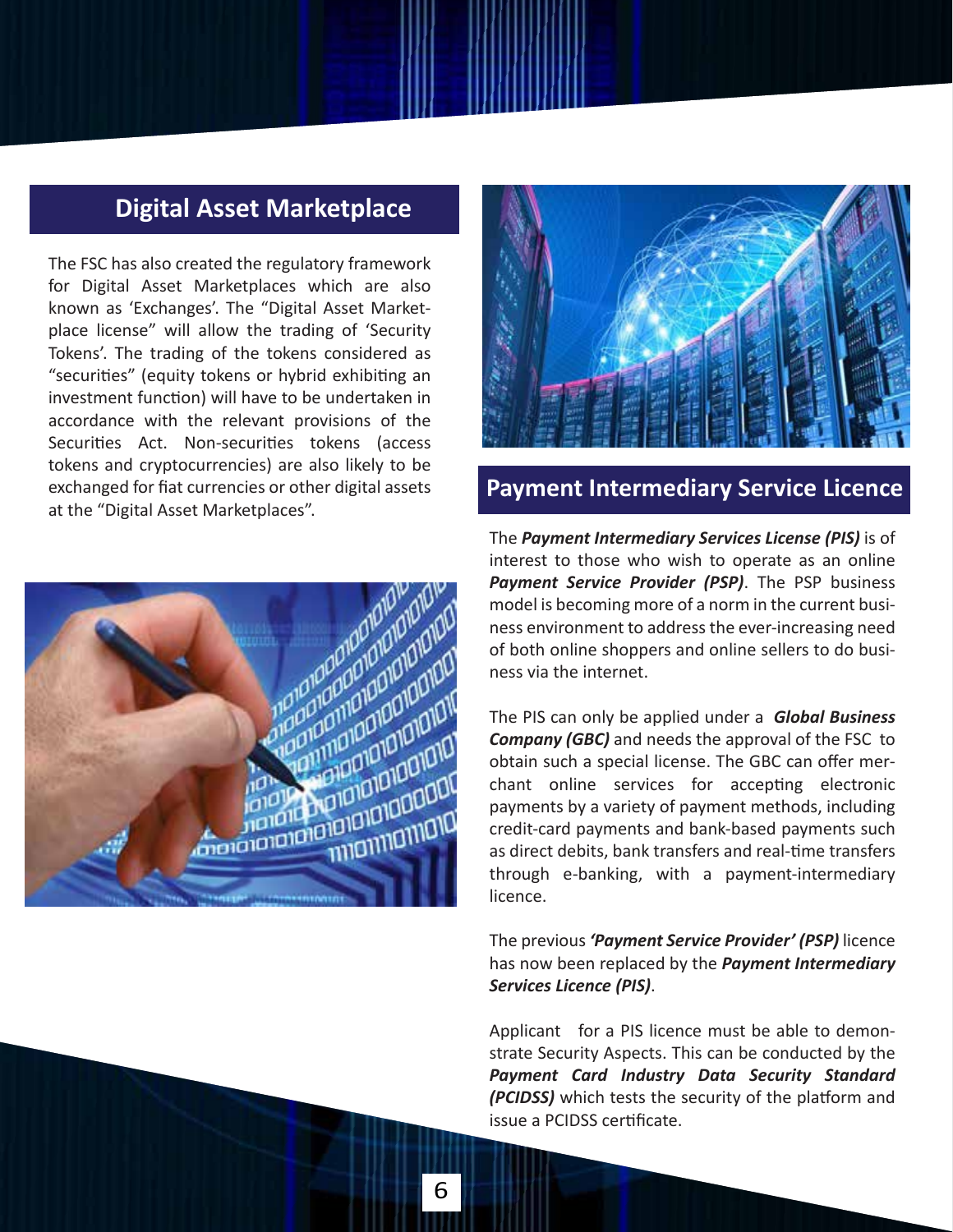# **The Regulatory Sandbox Licence**

The Regulatory Sandbox Licence ('RSL') allows companies to carry out their FinTech projects and activities through Mauritius, even if there are no adequate legal framework in Mauritius.

The RSL will be issued by the EDB to eligible companies willing to invest in innovative projects according to an agreed set of terms and conditions for a defined period. Several Regulatory Sandbox Licences to FinTech companies for their innovative projects in Mauritius have already been issued over the last year.

The Technical Team at APPAVOO INTERNATIONAL can handle applications for Regulatory Sandbox Licences in a variety of fields, including: Crowdfunding, Peer-to-Peer lending, Cryptocurrency, Initial Coin Offering, amongst others.

However, RSL Licences are granted for a specific period of �me, which actually does not exceed one year, pending the appropriate regulatory framework to regulate the FinTech company which will eventually be proposed by either the Bank of Mauritius or the FSC depending on the activity being undertaken.





A new licence is proposed to companies for the opera tion of an E-Commerce platform in Mauritius. This licence is issued by the EDB and applicants will need to satisfy certain substance conditions.

A 5-year tax holiday will be granted to applicants setting up an e-commerce platform provided it is incorporated in Mauri�us before **30thJune 2025.**